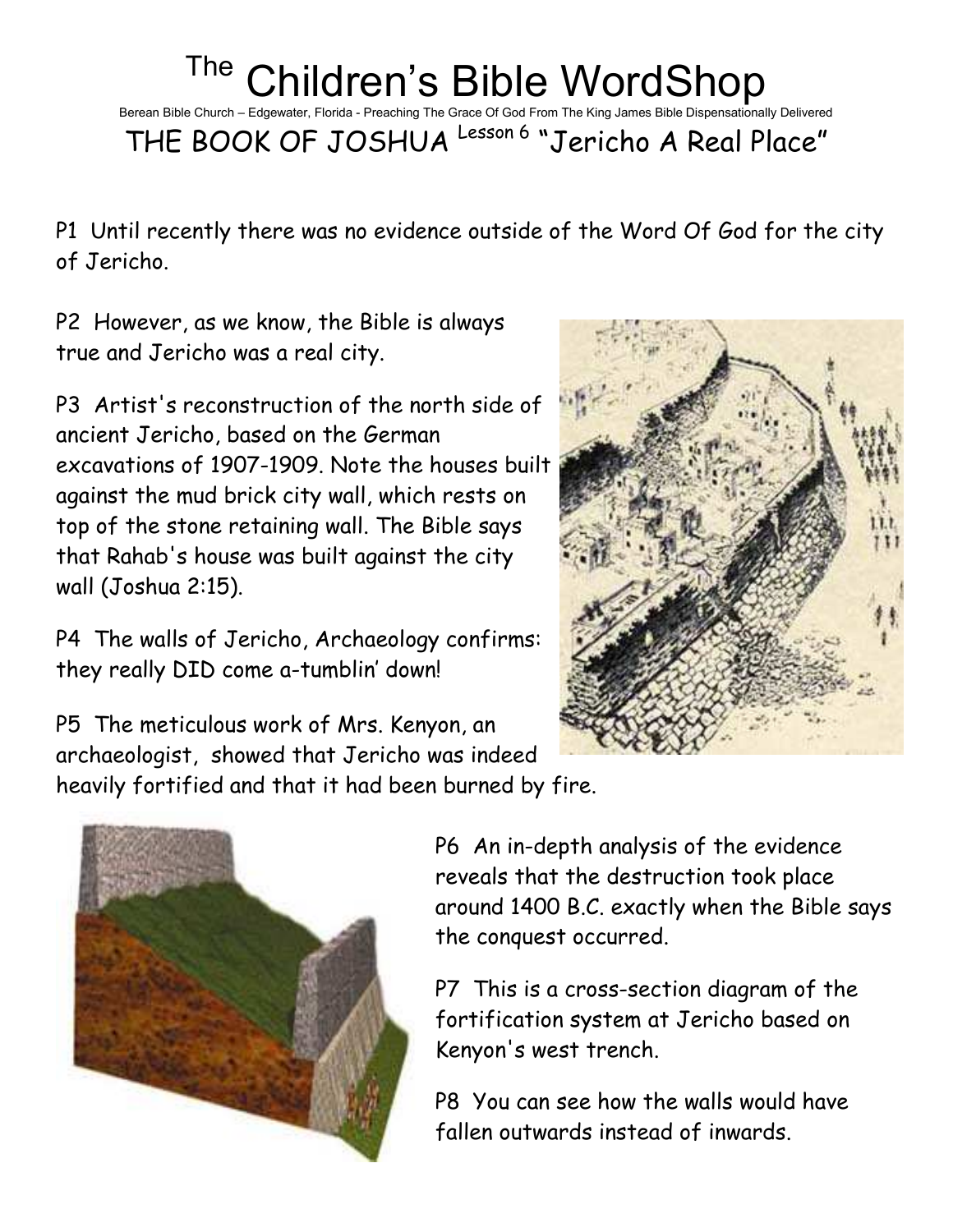P9 The hill, or 'tell' of Jericho was surrounded by a great earthen embankment, with a stone retaining wall at its base. The retaining wall was some 12–15 feet high.

P10 On top of that was a mud brick wall six feet thick and about 20–26 feet high.

P11 At the crest <sup>top</sup> of the embankment hill side was a similar mud brick wall whose base was roughly 46 feet above the ground level outside the retaining wall (see diagram).

P12 This is what loomed high above the Israelites as they marched around the city each day for seven days. Humanly speaking, it was impossible for the Israelites to penetrate the impregnable bastion of Jericho.

P13 The citizens of Jericho were well prepared for a siege. A spring which provided water for ancient, as well as modern, Jericho lay inside the city walls.

P14 At the time of the attack, the harvest had just been taken in (Joshua 3:15), so the citizens had an abundant supply of food. We know this because many large jars full of grain found in the Canaanite homes by John Garstang in his excavation in the 1930s and also by Kenyon.

P15 With a plentiful food supply and ample water, the inhabitants of Jericho could have held out for perhaps several years.

P16 After the seventh trip around the city on the seventh day, Scripture tells us that the wall 'fell down flat' (Joshua 6:20).



P17 Is there evidence for such an

event at Jericho? YES! It turns out that there is ample evidence that the mud brick city wall collapsed and was deposited at the base of the stone retaining wall at the time the city met its end.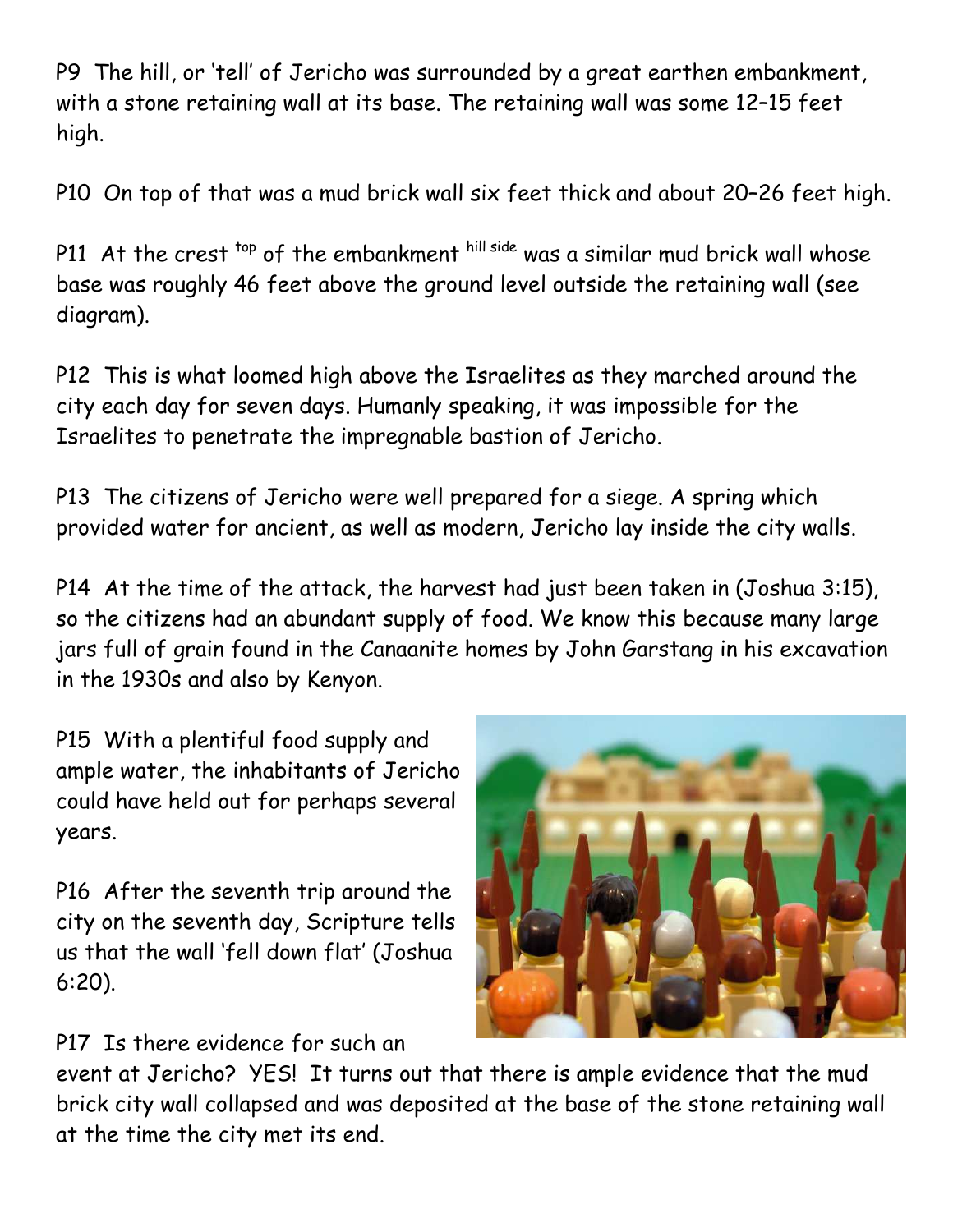P18 Kenyon writes: On the west side of the tell, at the base of the retaining, or revetment, wall, I found, 'fallen red bricks piling nearly to the top of the revetment. These probably came from the wall on the summit of the bank [and/or] … the brickwork above the revetment.'

P19 In other words, she found a heap of bricks from the fallen city walls! An Italian team excavating at the southern end of the mound in 1997 found exactly the same thing.



P20 The Israelites burned the city and everything in it (Joshua 6:24). Once again, the discoveries of archaeology have verified the truth of this record.

P21 A portion of the city destroyed by the Israelites was excavated on the east side of the tell. Wherever the archaeologists reached this level they found a layer of burned ash and debris about three feet thick.

P22 Kenyon described the massive devastation as follows.

P23 'The destruction was complete. Walls and floors were blackened or reddened by fire, and every room was filled with fallen bricks, timbers, and household utensils; in most rooms the fallen debris was heavily burnt, but the collapse of the walls of the eastern rooms seems to have taken place before they were affected by the fire.'

P24 According to the Bible, Rahab's house was built into the fortification system (Joshua 2:15). If the walls fell, how was her house spared?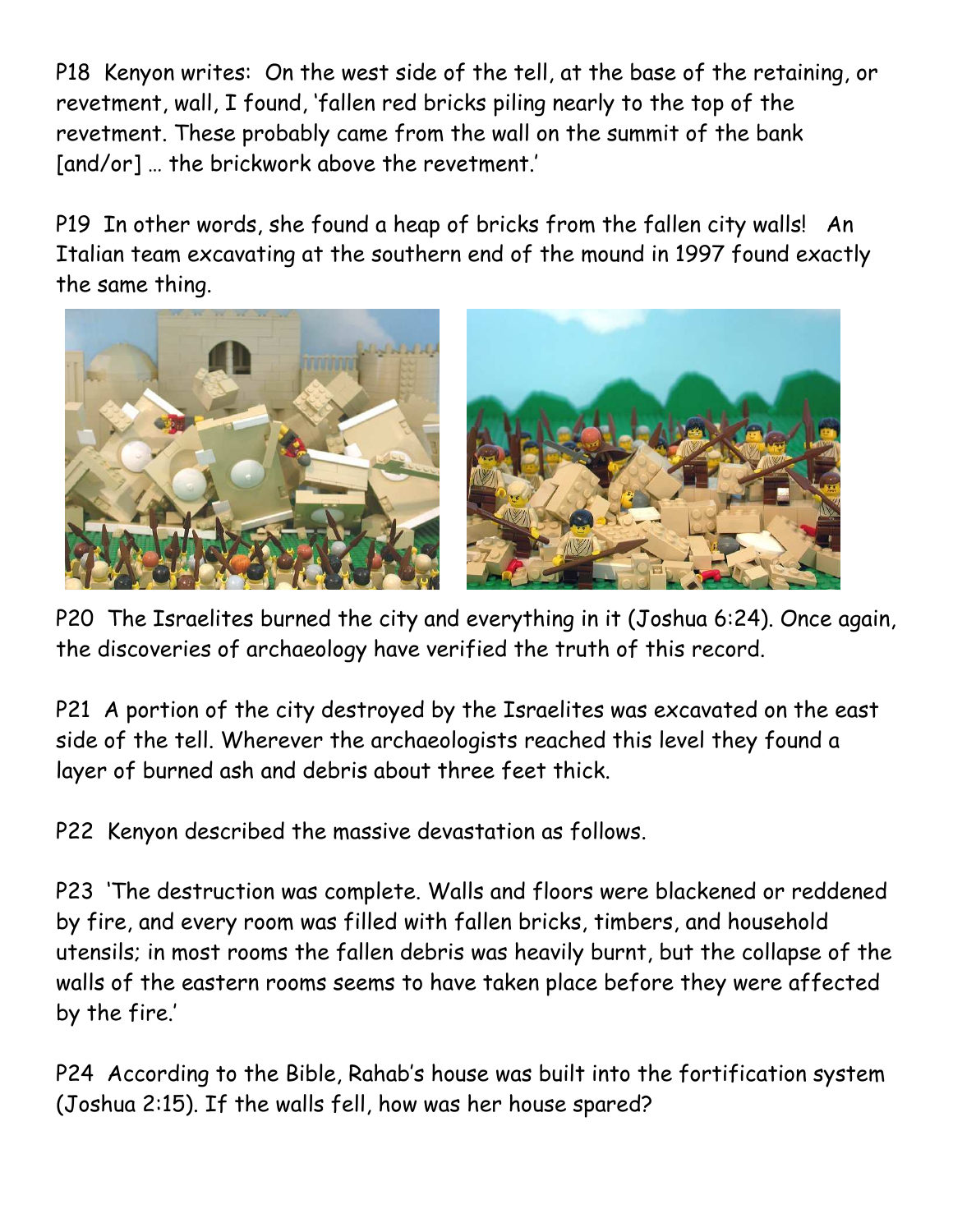

Jos 6:24 Then the Israelites burned the whole city and everything in it.

P25 The German excavation of 1907–1909 found that on the north side of the wall, a short stretch of the lower city wall did not fall as everywhere else.

P26 A portion of that mud brick wall was still standing to a height of over eight feet. It is quite possible that this is where Rahab's house was.

P27 Lessons of Jericho? Jericho was once thought to be a 'Bible problem' because of the

seeming disagreement between archaeology and the Bible.

P28 When the archaeology is correctly interpreted, however, just the opposite is the case. The archaeological evidence supports the historical accuracy of the

biblical account in every detail.

P29 Every aspect of the story that could possibly be verified by the findings of archaeology is, in fact, verified.

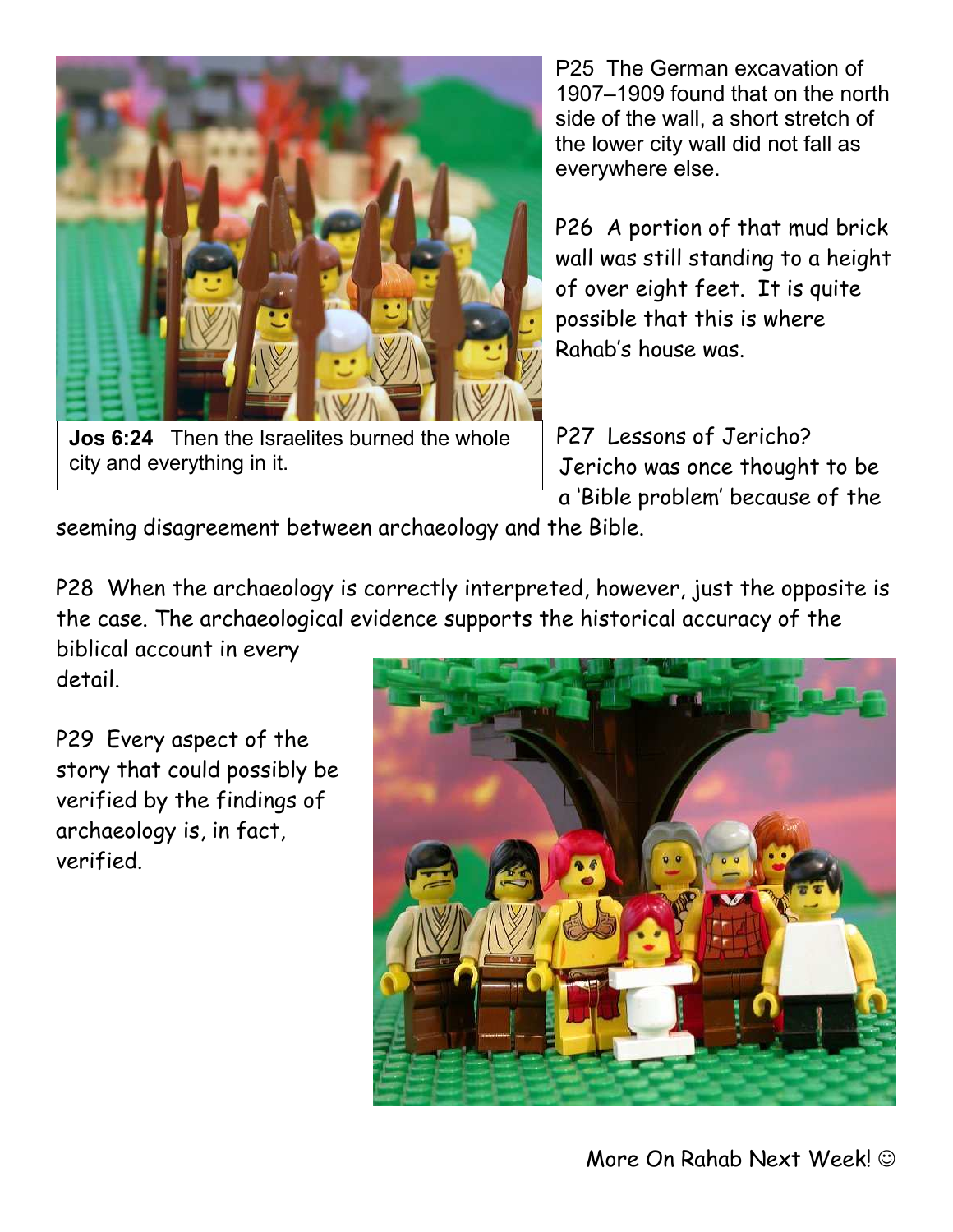



## **Across**

- 5. Until recently there was \_\_\_ for Jericho. P1
- 7. The walls of Jericho fell P8
- 10. hill side P11
- 11. the Bible is always P2

## Down

- 1. Mrs. \_\_ an archaeologist P5
- 2. top P11
- 3. the walls P16
- 4. The \_\_ burned the city and everything in it P20
- 6. Her house was still standing P26
- 8. was destroyed around 1400 B.C. P6
- 9. This wall was 12-15 feet tall P9